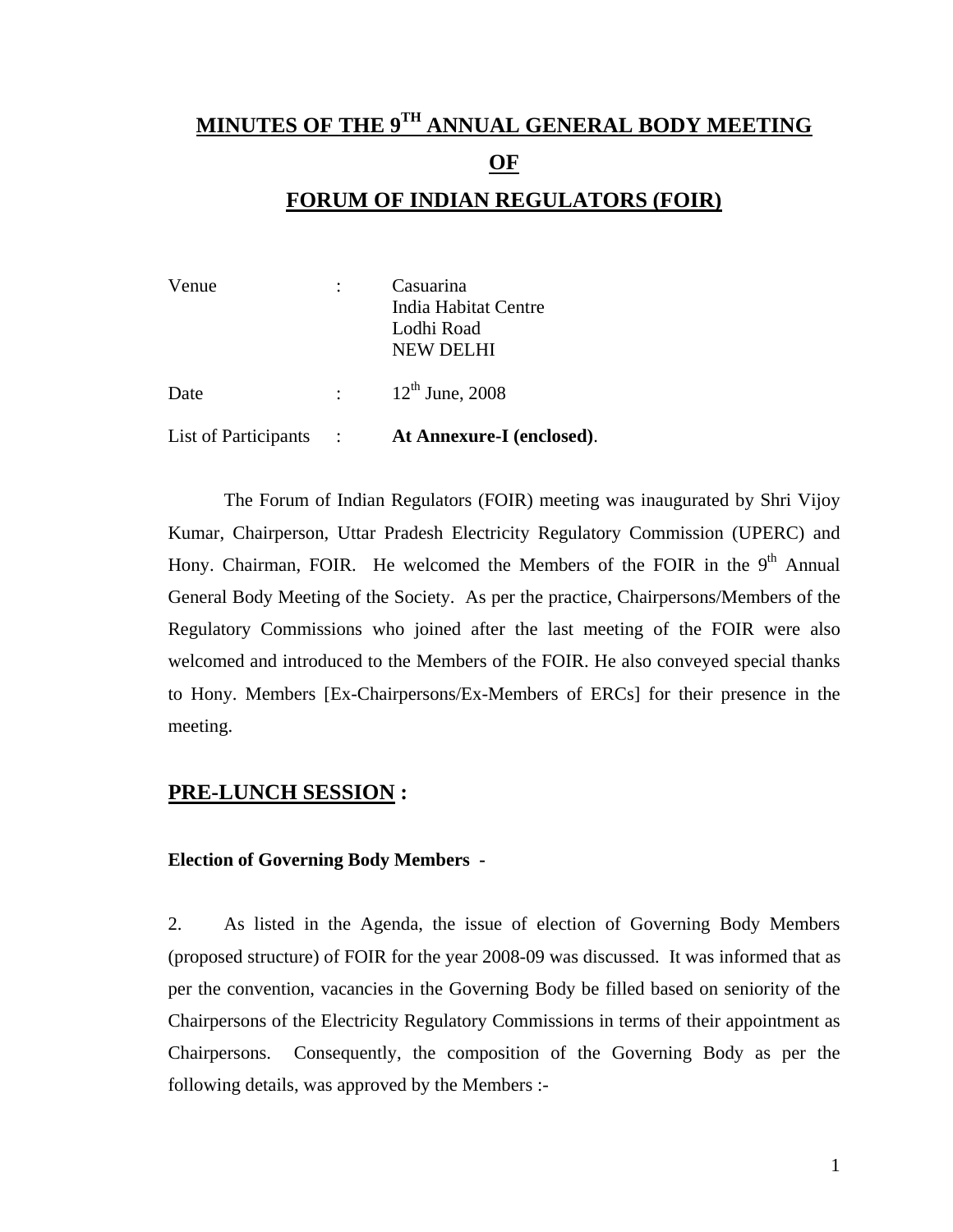| <b>Date</b>                                |               |                           |
|--------------------------------------------|---------------|---------------------------|
|                                            | From          | T <sub>o</sub>            |
| Hony. Chairman                             | (One Post)    |                           |
| Shri Vijoy Kumar, Chairperson, UPERC       | 12.06.2008    | 21.10.2008                |
| Shri K.B. Pillai, Chairperson, J&K SERC    | 22.10.2008    | 21.05.2009                |
| Shri S.K. Misra, Chairperson, CSERC        | 22.05.2009    | 25.05.2009                |
| Shri K.P. Pandey, Chairperson, KERC        | 26.05.2009    | Till $10^{th}$ AGM        |
|                                            |               |                           |
| <b>Hony. Senior Vice-Chairman</b>          | (One Post)    |                           |
| Shri K.B. Pillai, Chairperson, J&K SERC    | 12.06.2008    | 21.10.2008                |
| Shri S.K. Misra, Chairperson, CSERC        | 22.10.2008    | 21.05.2009                |
| Shri K.P. Pandey, Chairperson, KERC        | 22.05.2009    | 25.05.2009                |
| Dr. Pramod Deo, Chairperson, CERC          | 26.05.2009    | Till 10 <sup>th</sup> AGM |
|                                            |               |                           |
| Hony. Vice-Chairman                        | (One Post)    |                           |
| Shri S.K. Misra, Chairperson, CSERC        | 12.06.2008    | 21.10.2008                |
| Shri K.P. Pandey, Chairperson, KERC        | 22.10.2008    | 21.05.2009                |
| Dr. Pramod Deo, Chairperson, CERC          | 22.05.2009    | 25.05.2009                |
| Shri C. Balakrishnan, Chairperson, KSERC   | 26.05.2009    | 10.06.2009                |
| Shri Yogesh Khanna, Chairperson, HPERC     | 11.06.2009    | Till 10 <sup>th</sup> AGM |
|                                            |               |                           |
| <b>Members Governing Body</b>              | (Three Posts) |                           |
| Shri K. P. Pandey, Chairperson, KERC       | 12.06.2008    | 21.10.2008                |
| Dr. Pramod Deo, Chairperson, CERC          | 12.06.2008    | 21.05.2009                |
| Shri C. Balakrishnan, Chairperson, KSERC   | 12.06.2008    | 25.05.2009                |
| Shri Yogesh Khanna, Chairperson, HPERC     | 22.10.2008    | 10.06.2009                |
| Shri Jai Singh Gill, Chairperson, PSERC    | 22.05.2009    | Till 10 <sup>th</sup> AGM |
| Shri Berjinder Singh, Chairperson, DERC    | 26.05.2009    | Till $10^{th}$ AGM        |
| Shri Bhaskar Chatterjee, Chairperson, HERC | 11.06.2009    | Till 10 <sup>th</sup> AGM |
|                                            |               |                           |
| <b>Hony.</b> Secretary                     | (One Post)    |                           |
| Shri Bhanu Bhushan, Member CERC            | 12.06.2008    | 03.02.2009                |
| Shri R. Krishnamoorthy, Member CERC        | 04.02.2009    | Till $10^{th}$ AGM        |
|                                            |               |                           |
| <b>Hony. Treasurer</b>                     | (One Post)    |                           |
| Shri R. Krishnamoorthy, Member CERC        | 12.06.2008    | 03.02.2009                |
| New Member, CERC                           | 04.02.2009    | Till 10 <sup>th</sup> AGM |

Confirmation of the Minutes of the 8<sup>th</sup> Annual General Body Meeting held on 07<sup>th</sup> **June, 2007 at New Delhi and Confirmation of the Minutes of the 22nd General Body**  Meeting held during 29<sup>th</sup> February 2008 – 01<sup>st</sup> March, 2008 at Ranchi (Jharkhand) -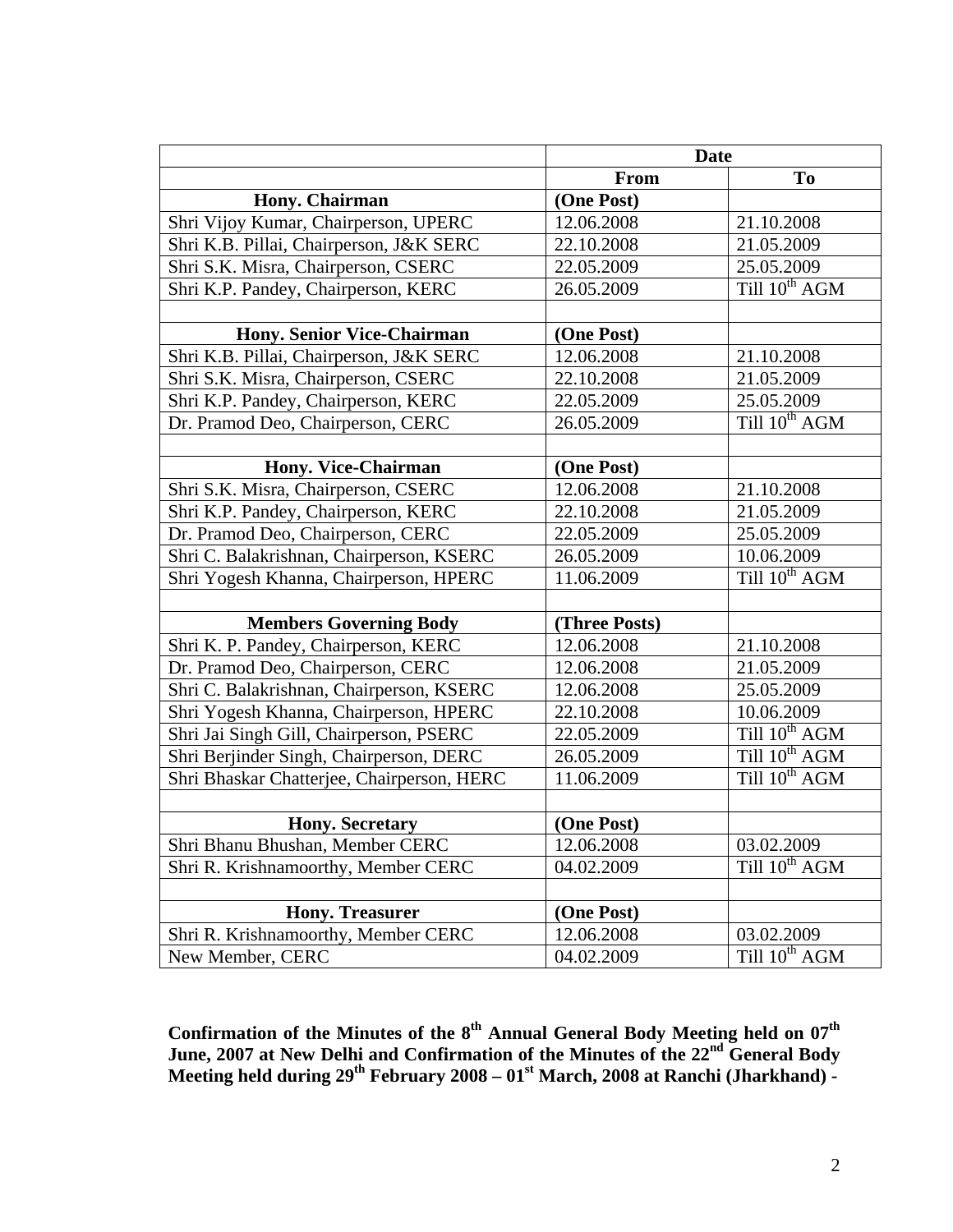3. The Action Taken Reports of the Minutes of the  $8<sup>th</sup>$  Annual General Body Meeting and the 22<sup>nd</sup> General Body Meeting were explained by FOIR Secretariat. It was informed that the expenditure under the head Meeting increased during the year 2007-08 vis-à-vis the approved budget. This was because of holding more meetings of FOIR as Forum of Regulators (FOR) meetings could not be held in the absence of Chairperson, CERC/FOR.

3.1 After a brief discussion on the Action Taken Reports, both the Minutes, i.e., Minutes of the  $8<sup>th</sup>$  Annual General Body Meeting (including the approved revised budget for the year 2007-08) and  $22<sup>nd</sup>$  General Body Meeting of the FOIR were confirmed by the Members. The revised budget was also approved. However, it was decided that apart from the Annual General Body Meeting (AGM), one meeting of FOIR could be held outside Delhi in a year and the total expenditure on account of 'meetings' in a year should be limited to Rs.8 lakhs. In future, workshops/research conferences with specific subject experts could also be organized in the second half of, or the next day of the FOIR meetings.

#### **Balance Sheet & Audited Accounts of FOIR for 2007-08 -**

4. After the confirmation of the Minutes, the Balance Sheet and Audited Accounts of FOIR for the year 2007-08 were taken up for consideration. FOIR Secretariat highlighted the salient features and informed the House that the funds had been gainfully utilized by taking timely action in terms of investing in Fixed Deposits with high interest rates. It was informed that this was reflected in the income and expenditure statement in the balance sheet. The audited accounts and balance sheet for the year 2007-08 were considered and approved.

#### **Appointment of Auditors for 2008-09 and fixing of their remuneration -**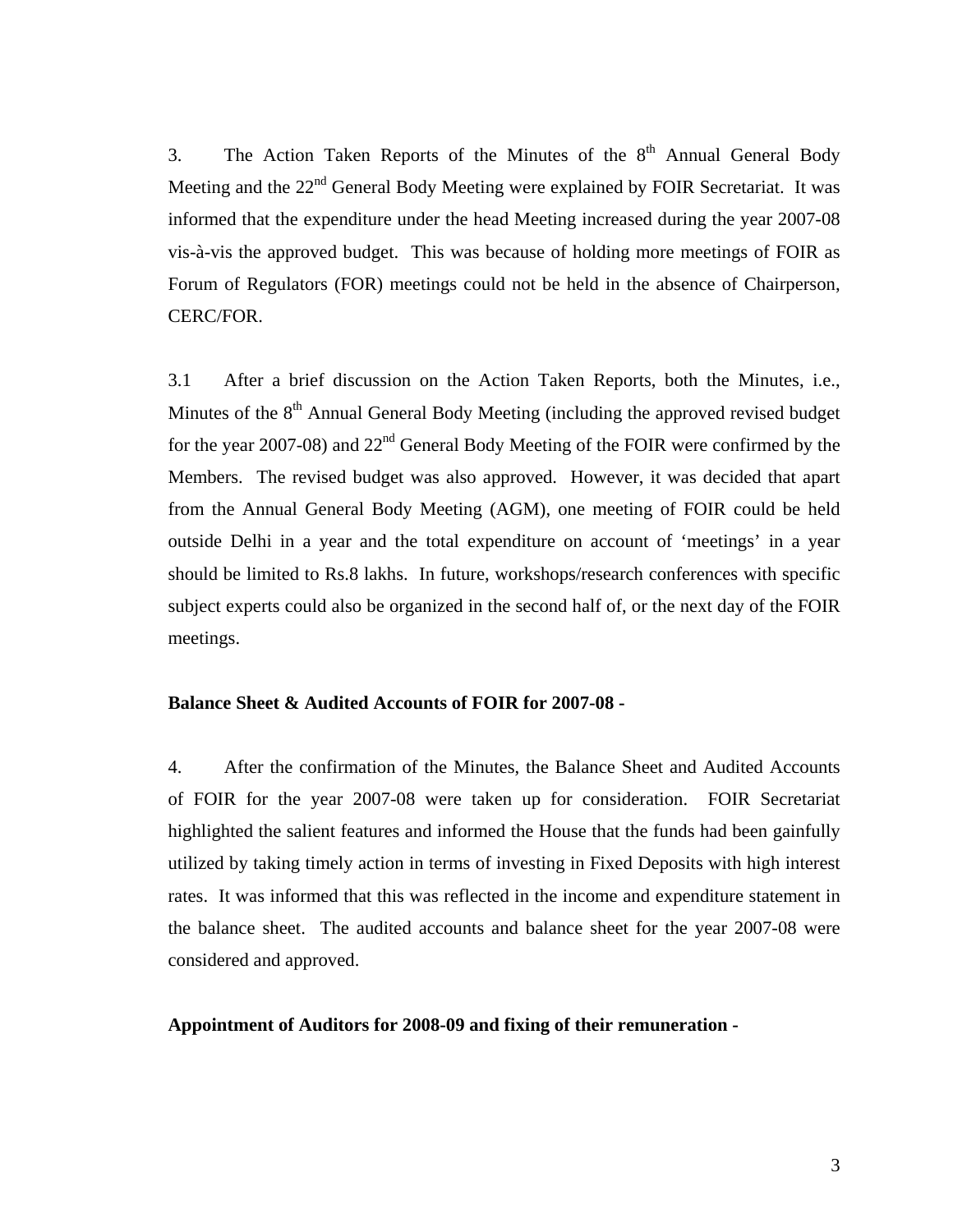5. After approval of the Balance Sheet and Audited Accounts of FOIR for 2007-08, the issue of appointment of Auditors for the year 2008-09 was taken up. It was decided that the procedure adopted in CERC for engaging Chartered Accountant firm be followed, or preferably the firm of Chartered Accountants engaged by CERC to audit their annual accounts be engaged as Auditor for auditing the accounts of FOIR and the remuneration be finalized with the approval of Hony. Chairman, FOIR and after following the procedure adopted by CERC.

#### **Budget for the year 2008-09 -**

6. The estimated budget for the year 2008-09 as circulated was discussed in detail. However, the budget for the year 2008-09 was approved as under :-

| S. No.             | <b>Head</b>                  | 2007-08         | 2008-09                |
|--------------------|------------------------------|-----------------|------------------------|
|                    |                              |                 | <b>Proposed Budget</b> |
|                    |                              | <b>Actual</b>   |                        |
| <b>INCOME</b>      |                              |                 |                        |
|                    | Member's Subscription        | 13,50,000.00    | 12,70,000.00           |
| $\overline{2}$     | Interest on FDR              | 8,43,114.64     | 8,00,000.00            |
|                    | Interest on Saving Bank &    | 1,257.79        | 1,000.00               |
| 3                  | Others                       | 31,057.69       | 30,000.00              |
|                    | Total (Rs.)                  | 22, 25, 430. 12 | 21,01,000.00           |
| <b>EXPENDITURE</b> |                              |                 |                        |
| 1.                 | <b>Establishment Charges</b> | 29,138.00       | 4,20,000.00            |
| 2.                 | <b>Audit Fee</b>             | 16,854.00       | 20,000.00              |
| 3.                 | Honorarium                   | 25,000.00       | 30,000.00              |
| 4.                 | <b>Meeting Expenses</b>      | 25,74,013.00    | 8,00,000.00            |
| 5.                 | Membership Fee (IHC)         | 11,236.00       | 11,236.00              |
| 6.                 | Miscellaneous Expenses       | 4,389.00        | 5,000.00               |
| 7.                 | Postage & Stamps             | 50.00           | 6,000.00               |
| 8.                 | Printing & Stationery        | 24,900.00       | 30,000.00              |
| 9.                 | Travelling & Conveyance      | 46,932.00       | 2,50,000.00            |
| 10.                | <b>Website Expenses</b>      | 13,039.00       | 20,000.00              |
| 11.                | <b>Consultancy Charges</b>   | 2,247.00        | 5,000.00               |
|                    | Total (Rs.)                  | 27,50,298.00    | 15,97,236.00           |
| 12                 | Research, Trg. & Information | 4,39,434.00     | 15,00,000.00           |

## **BUDGET FOR THE YEAR 2008-09**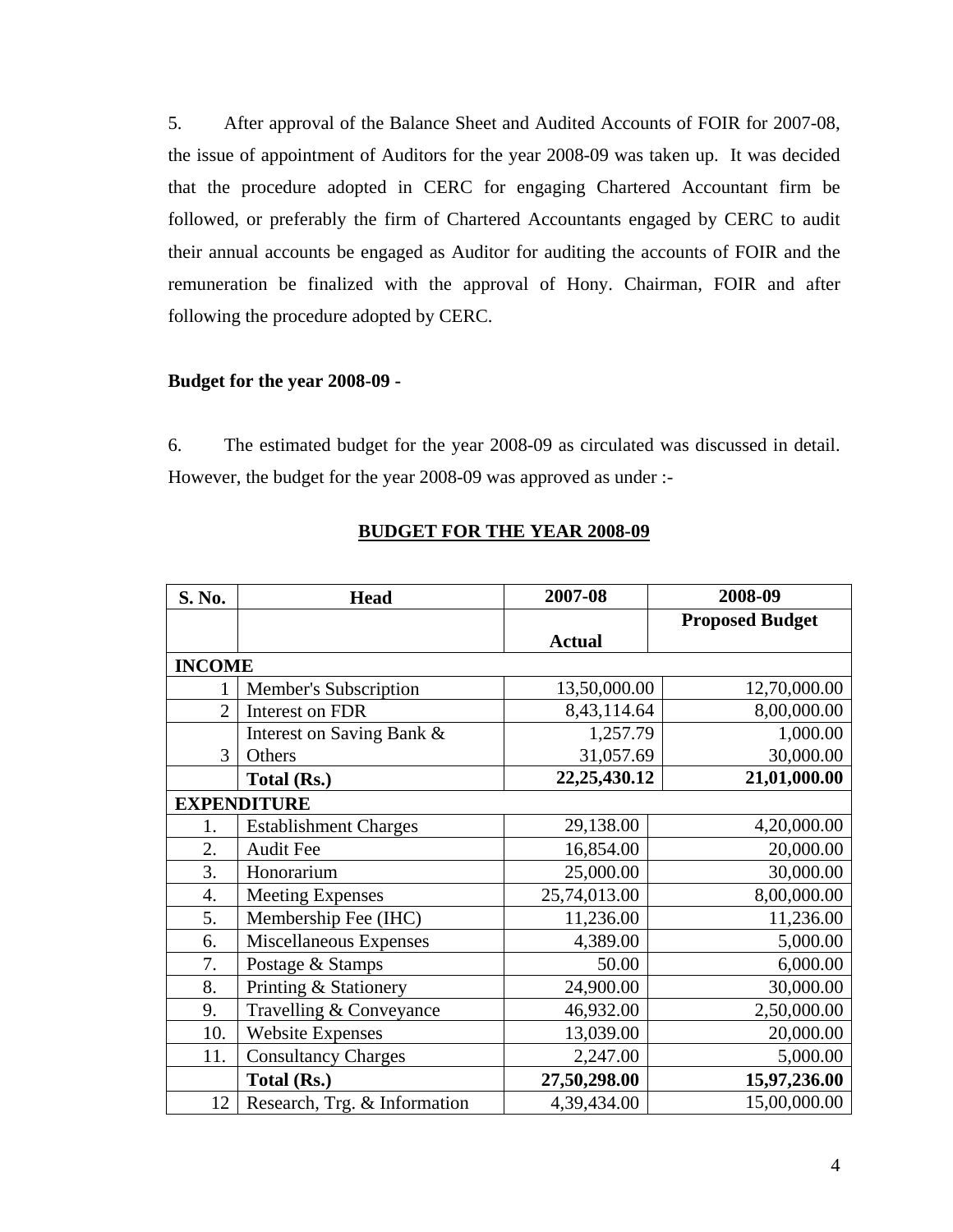6.1 **It was decided to continue the annual membership subscription of Rs.50,000/- per annum for the year 2008-09 also, considering the accumulation of funds.** 

6.2 SERCs were requested to suggest projects for research, training and information to FOIR Secretariat latest by 15.07.2008. The Governing Body was authorized to finalize the projects, one each from an electricity region.

6.3 **It was decided to issue reminders to those Members whose subscription fee was overdue.** 

### **POST-LUNCH SESSION :**

#### **Presentation by Shri Bhanu Bhushan, Member, CERC & Hony. Secretary, FOIR -**

7. Shri Bhanu Bhushan, Member, CERC and Hony. Secretary, FOIR made a presentation on "Philosophy of Grid Operation in India". In his presentation (copy enclosed), he highlighted in detail various issues concerning the frequency of grid, why does it vary, how it is controlled and the control area concept. He also touched upon pre-ABT and present scenario of grid operation in India and underscored that much desired discipline in grid operation has become possible after the introduction of ABT Scheme and UI Mechanism. Shri Bhanu Bhushan stated that the efficacy of UI mechanism could be appreciated by the fact that transactions of about Rs.20,000 crores have been effected without any dispute.

7.1 Responding to the presentation by Shri Bhanu Bhushan, Shri A. Velayutham, Member, MERC opined that grid discipline could be maintained by the grid operator as part of its statutory responsibility and commercial mechanism like UI should not be used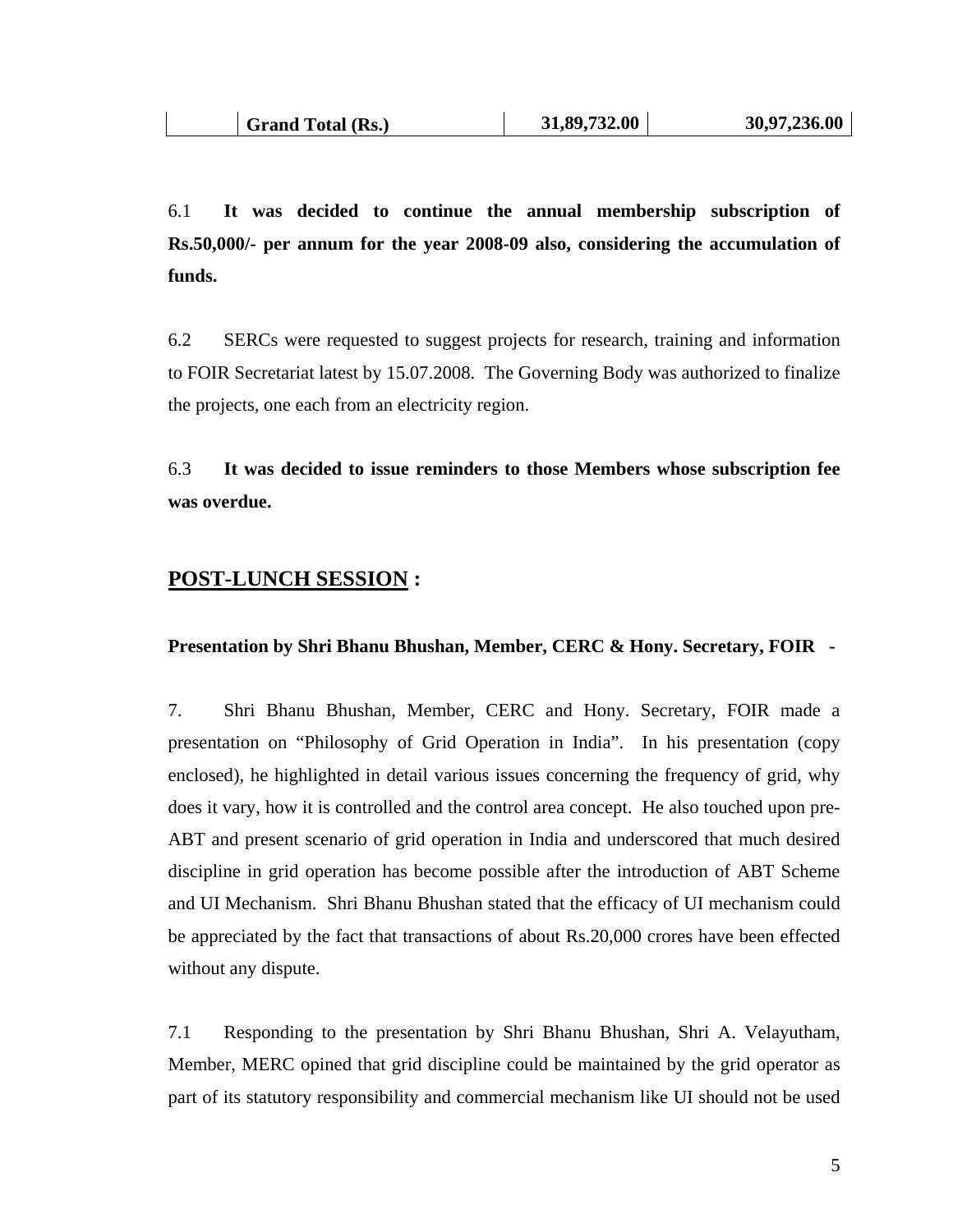for bringing about discipline in grid operation. Very large Unscheduled overdrawls were leading to conditions of chaos and any plans for load shedding based on reasonable criteria were getting dislocated causing severe hardships to consumers of other States. Shri R.D. Gupta, Member, UPERC, however, did not agree to the views of Member, MERC. Dr. Pramod Deo, Chairperson, CERC said that UI should not be used as proxy marginal cost. Shri Rakesh Nath, Chairperson, CEA said that planned procurement of power needed to be encouraged. It was also opined that deliberate UI should be discouraged. Shri Bhanu Bhushan, however, did not agree with this view.

#### **Presentation by Joint Secretary, MNRE –**

8. Ms. Gauri Singh, Joint Secretary, Ministry of New & Renewable Energy made a presentation (copy enclosed) on "Issues on Promotion of Renewable Sources of Energy including Solar Power". She said that MNRE generally supports the discussion paper of CERC on renewables. The presentation made by MNRE in the meeting was well received by the Members of the Forum. The subject matter of promoting the renewable sources of energy, particularly the recent scheme initiated by MNRE for giving generation based incentive to solar energy was also discussed. The following was the general feedback in this regard:

- **a)** The scheme for giving generation based incentive to solar based energy generation has been received well by the Stakeholders and investors and therefore the scope of the scheme needs to be expanded.
- **b)** The function of determining tariff for sale/supply of electricity is to be discharged by the concerned Electricity Regulatory Commissions under the provisions of the Electricity Act, 2003. Therefore, MNRE could realign the scheme for giving a definite amount of generation based incentive which would be factored into the tariff determined by the Electricity Regulatory Commissions.
- **c)** While arriving at the rate of generation based incentive, MNRE could look at the prevailing tariffs of other renewable based generation such as wind, with the objective of making the final tariff of solar power (after adjusting the generation based incentive) comparable to tariffs of electricity based on other sources of renewable energy.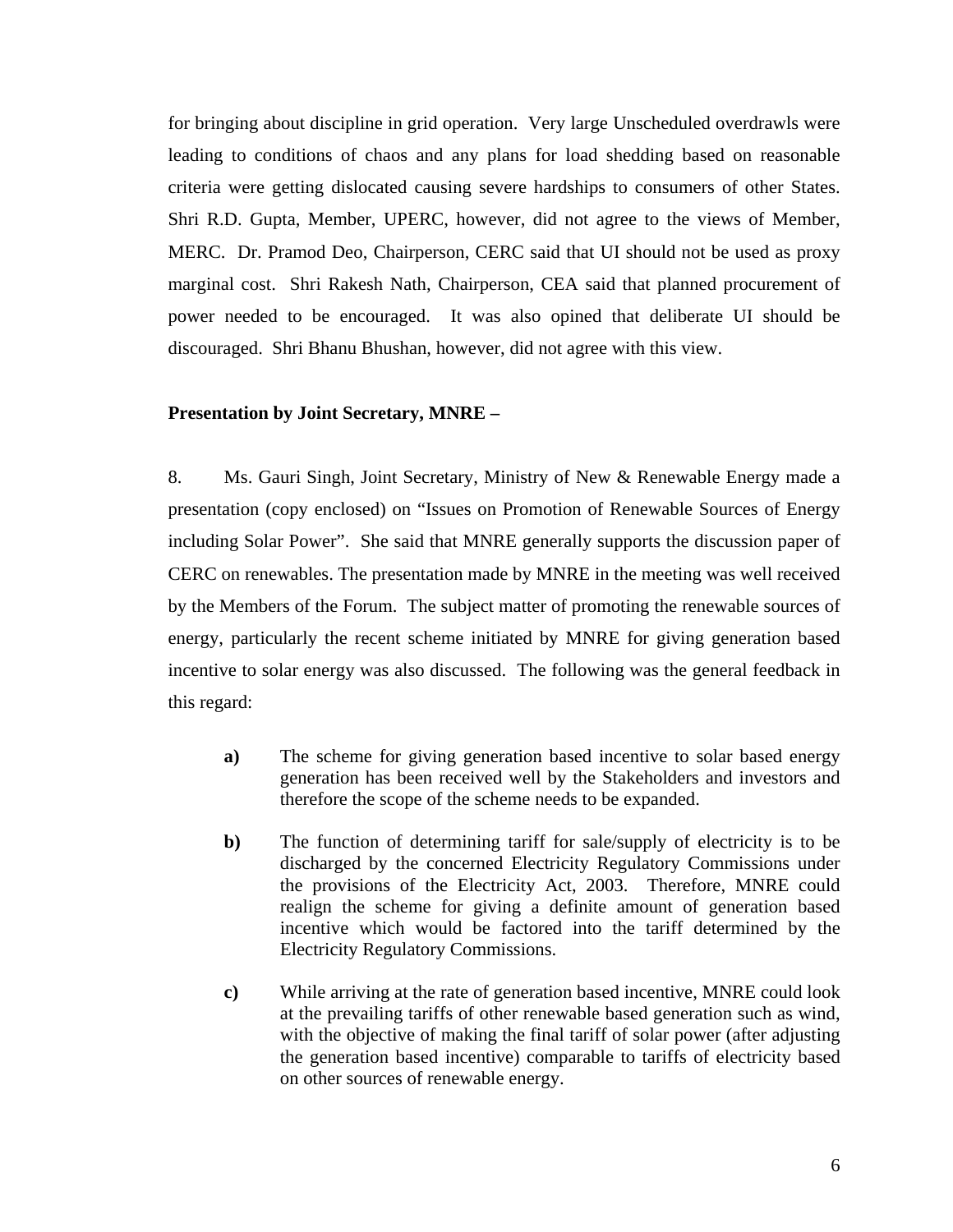**d)** MNRE was generally supportive of the discussion paper on Renewable Energy issued recently by CERC.

#### **Miscellaneous –**

9. Shri Bhanu Bhushan, Member, CERC raised the issue of jurisdiction in regard to the complaints against SLDCs. He explained that CERC Regulation on inter-State Open Access provides for SLDCs concurrence within three days of application by an open access consumer. The issue was as to whether CERC should entertain such complaints or whether these should be in the purview of the respective SERC. Views were expressed by Members and it was generally felt that in transactions involving inter-State Open Access, such complaints against SLDCs could possibly be handled by CERC in view of the statutory provisions that inter-State transmission falls within the jurisdiction of CERC.

10. The issue regarding functioning of Consumer Grievance Redressal Forum/Ombudsman was discussed. It was felt that lawyers should be banned from appearing before CGRF/Ombudsman. FOIR Secretariat should also study the rules notified by RBI for Ombudsman in banking sector. However, questions were raised as to whether such a ban could be imposed. It was felt that FOIR Secretariat could have the issue examined by seeking legal opinion on this issue. The Secretariat was also asked to circulate the amended Rules, the Constitution of the Forums notified by MERC, along with a short explanatory note.

11. It was felt by some Members that FOIR Secretariat should print/publish photoalbum of FOIR Members.

12. **It was decided that the next meeting of the FOIR could be held in Chennai preferably during or after October, 2008.**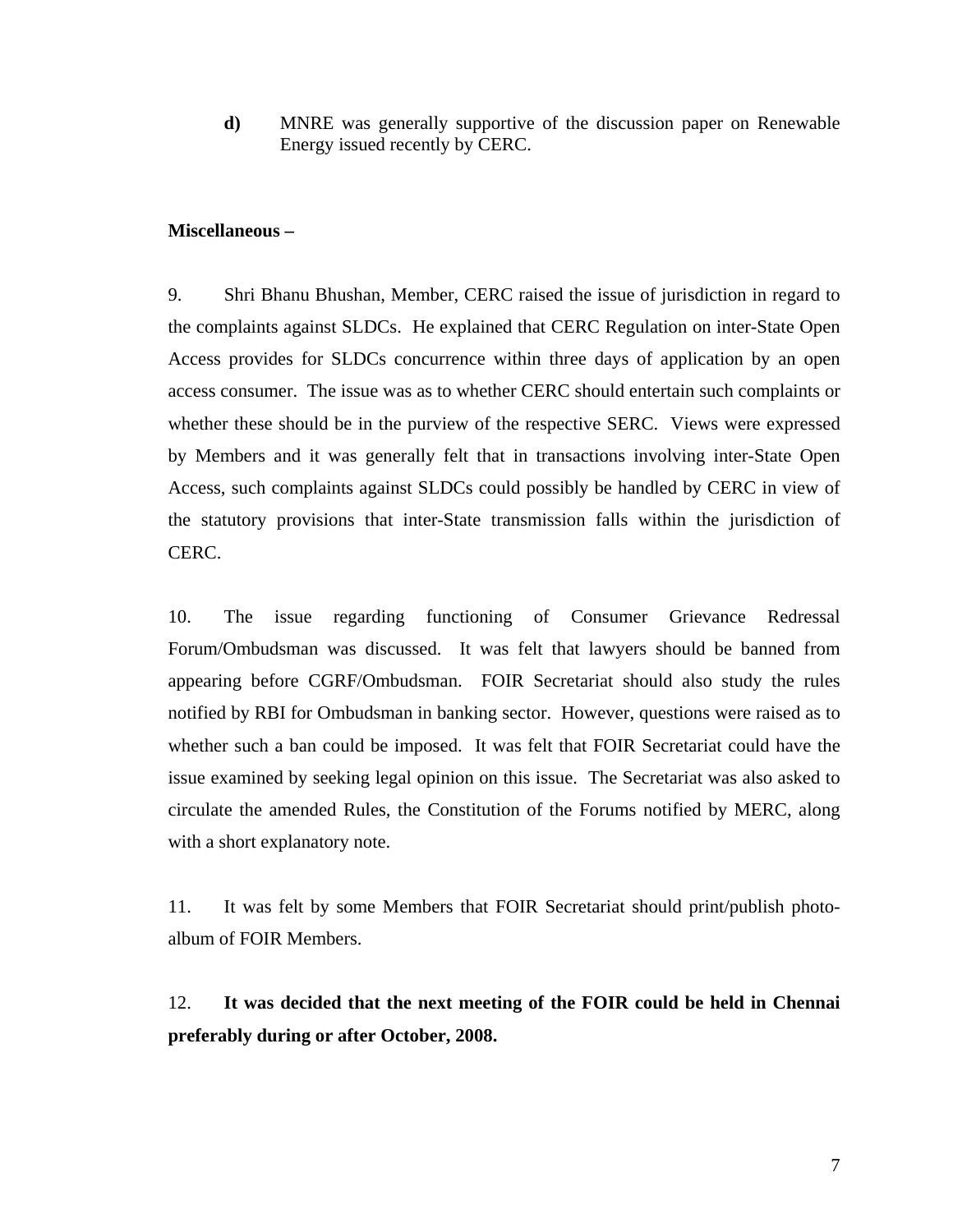At the end, Members present conveyed their gratitude and deep appreciation to the staff of FOIR Secretariat for their arduous efforts at organizing the meeting.

The meeting ended with a vote of thanks to the Chair.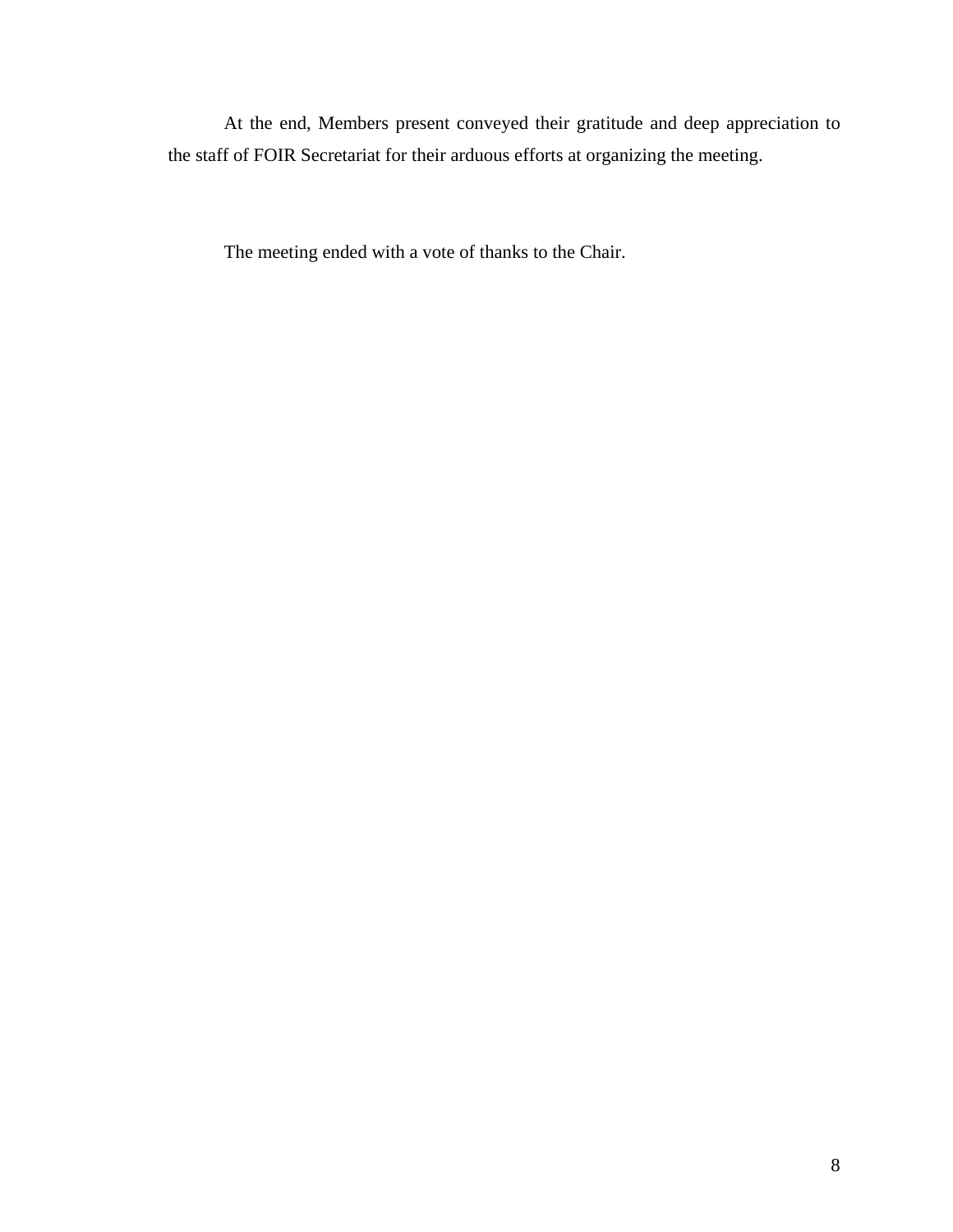## **LIST OF PARTICIPANTS ATTENDED THE 9TH ANNUAL GENERAL BODY MEETING**

## **OF**

# **FORUM OF INDIAN REGULATORS ( FOIR )**

## **HELD ON 12TH JUNE, 2008 AT INDIA HABITAT CENTRE, NEW DELHI.**

| S. No.           | <b>Name</b>             | <b>Designation</b>             |
|------------------|-------------------------|--------------------------------|
| 1.               | Shri Vijoy Kumar        | Chairperson, UPERC             |
| $\overline{2}$ . | Dr. Pramod Deo          | Chairperson, CERC              |
| 3.               | Shri S.K. Misra         | Chairperson, CSERC             |
| 4.               | Shri Berjinder Singh    | Chairperson, DERC              |
| 5.               | Shri Bhaskar Chatterjee | Chairperson, HERC              |
| 6.               | Shri C. Balakrishnan    | Chairperson, KSERC             |
| 7.               | Shri Vinay Kohli        | Chairperson, Meghalaya ERC     |
| 8.               | Shri B.K. Das           | Chairperson, OERC              |
| 9.               | Shri Jai Singh Gill     | Chairperson, PSERC             |
| 10.              | Shri S. Kabilan         | Chairperson, TNERC             |
| 11.              | Shri H.B. Singh         | Chairperson, Jt. ERC Manipur & |
|                  |                         | Mizoram                        |
| 12.              | Shri Rakesh Nath        | Chairperson, CEA               |
| 13.              | Shri A.K. Basu          | Ex-Chairperson, CERC           |
| 14.              | Shri K.S. Chaube        | Ex-Chairperson, HERC           |
| 15.              | Shri V.S. Ailawadi      | Ex-Chairperson, HERC           |
| 16.              | Shri A. Balraj          | Ex-Chairperson, TNERC          |
| 17.              | Shri Divakar Dev        | Ex-Chairperson, UERC           |
| 18.              | Shri Bhanu Bhushan      | Member, CERC                   |
| 19.              | Shri R. Krishnamoorthy  | Member, CERC                   |
| 20.              | Shri R. Radha Kishen    | Member, APERC                  |
| 21.              | Shri B.K. Sharma        | Member, CSERC                  |
| 22.              | Shri K.P. Gupta         | Member, GERC                   |
| 23.              | Shri Manmohan           | Member, GERC                   |
| 24.              | Shri Tej Singh Tewatia  | Member, HERC                   |
| 25.              | Shri C. Abdullah        | Member, KSERC                  |
| 26.              | Shri M.P. Aiyappan      | Member, KSERC                  |
| 27.              | Shri K.K. Garg          | Member, MPERC                  |
| 28.              | Shri A. Velayutham      | Member, MERC                   |
| 29.              | Shri S.B. Kulkarni      | Member, MERC                   |
| 30.              | Shri S.K. Jena          | Member, OERC                   |